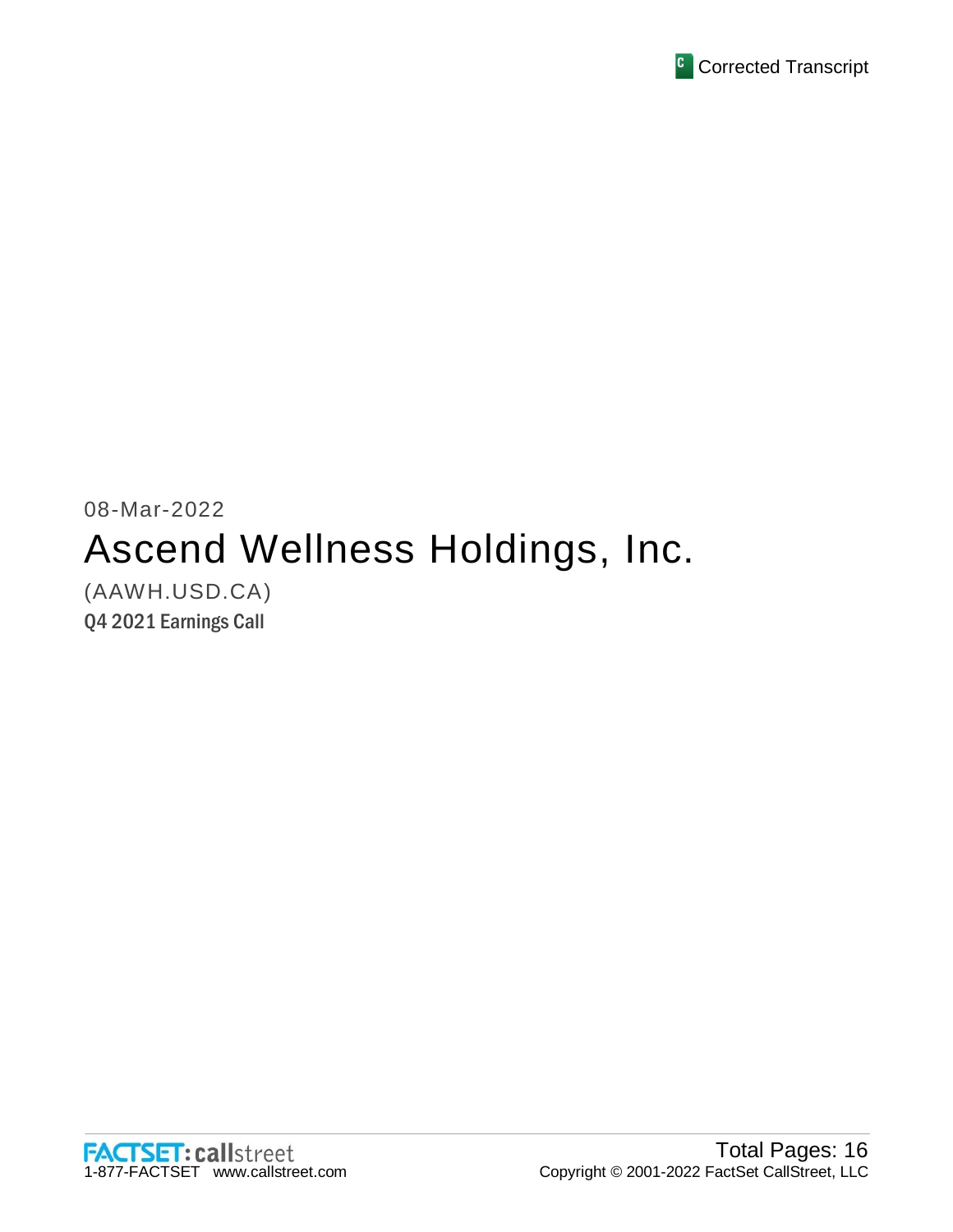## **CORPORATE PARTICIPANTS**

Rebecca Koar Vice President, Investor Relations, Ascend Wellness Holdings, Inc.

Abner B. Kurtin Chairman, President & Chief Executive Officer, Ascend Wellness Holdings, Inc.

Frank Perullo President, Co-Founder & Director, Ascend Wellness Holdings, Inc.

Daniel Joseph Neville Chief Financial Officer, Ascend Wellness Holdings, Inc.

## **OTHER PARTICIPANTS**

Neal Gilmer Analyst, Haywood Securities, Inc.

Matthew Robert McGinley Analyst, Needham & Co. LLC

Kenric Tyghe Analyst, ATB Capital Markets, Inc. Russell Stanley Analyst, Beacon Securities Ltd.

Ty Collin Analyst, Eight Capital

# **MANAGEMENT DISCUSSION SECTION**

**Operator**: Good evening, and thank you for standing by. Welcome to the AWH's Fourth Quarter and Full Year 2021 Investor Call.

.....................................................................................................................................................................................................................................................................

.....................................................................................................................................................................................................................................................................

I'd now like to hand over the conference to your first speaker today, Rebecca Koar, VP of Investor Relations. Please go ahead.

.....................................................................................................................................................................................................................................................................

## Rebecca Koar

Vice President, Investor Relations, Ascend Wellness Holdings, Inc.

Thank you. Good evening, and welcome to AWH's fourth quarter and full year 2021 investor call. The presentation that accompanies this call can be found on our website, www.awholdings.com/investors. I'd encourage you to go to the website and download the slides if you're having any trouble.

Before we proceed, I would like to remind you that there are several risk factors and other cautionary statements contained in our SEC and SEDAR our filings, including our registration statement on Form S-1 and our 10-K, which we expect to file within the next week. We will not review those risk factors and other cautionary statements on this call. However, we encourage you to read them carefully.

Various remarks that we make on this call concerning expectations, predictions, plans and prospects constitute forward-looking statements. These forward-looking statements are subject to risks and uncertainties that may cause actual results to differ from historical or anticipated results. Any forward-looking statements reflect management's current view only, and we undertake no obligation to revise or update such statements or make additional forward-looking statements in the future.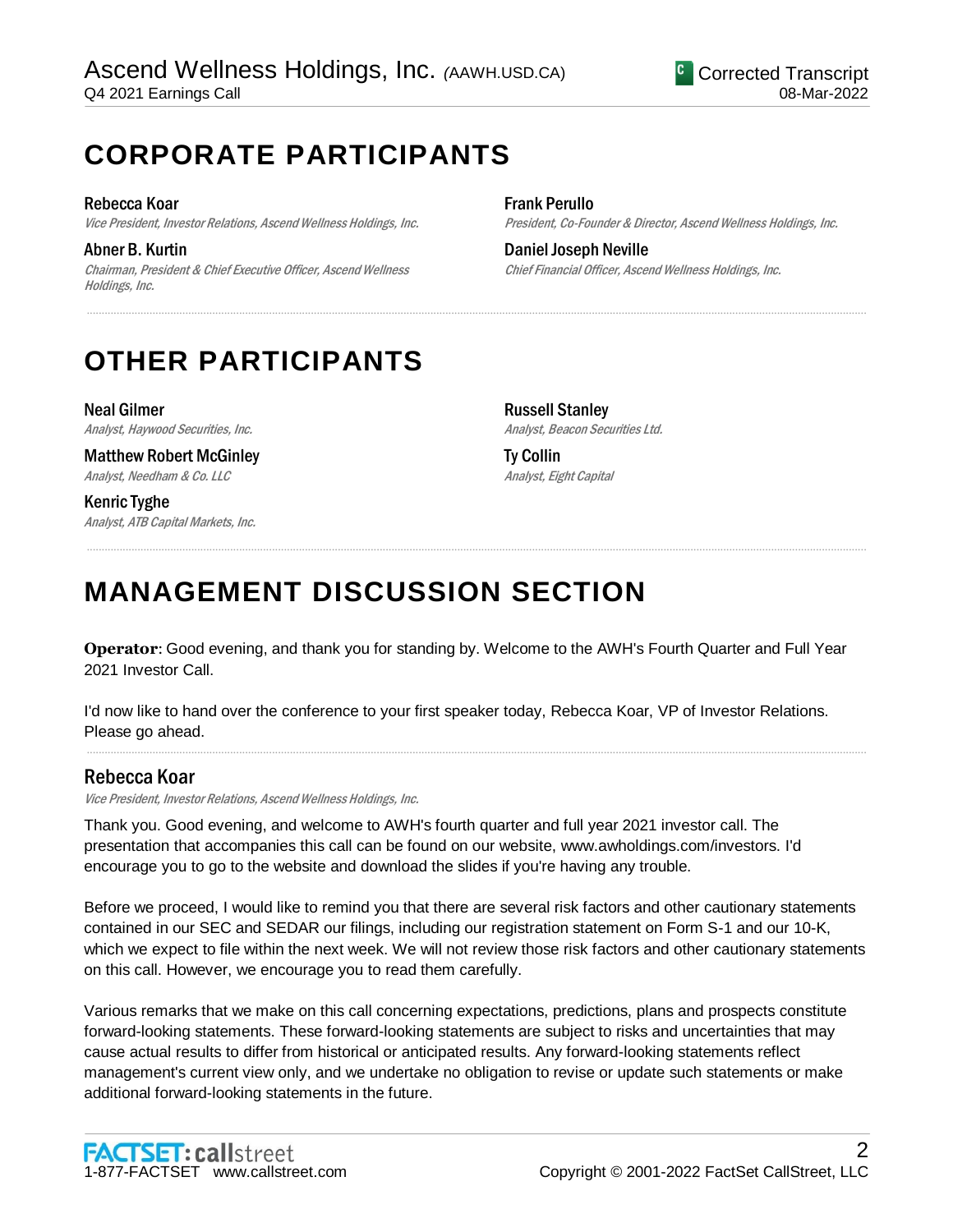During today's call, we will be referring to non-GAAP measures as defined and reconciled in our earnings materials in the appendix. These non-GAAP measures, as defined by AWH, may not be comparable to measures with similar titles used by other companies.

On today's call, we have Abner Kurtin, Chairman, Founder and CEO; Frank Perullo, President and Co-Founder; and Daniel Neville, our CFO.

.....................................................................................................................................................................................................................................................................

With that, let's turn the call over to Abner

## Abner B. Kurtin

Chairman, President & Chief Executive Officer, Ascend Wellness Holdings, Inc.

Thanks, Rebecca. Good evening, everyone, and welcome to our Q4 and full year 2021 earnings call. I appreciate the continued support from all of our stakeholders as we fulfill our mission of bettering one's life with cannabis. Some of you have been with us from the beginning when we acquired our first cultivation license and facility in Barrie, Illinois. We've come a long way in just over three years and 2021 was an exceptional year, where we more than doubled revenue and delivered strong EBITDA margins. I am proud of the team for everything we accomplished in 2021. It was a sensational year for Ascend, marked by several significant milestones.

Earlier in the year, we completed our initial public offering, making AWH the first US MSO to go public by filing an S-1 with the SEC rather than buy a stack or RTO. We commenced trading on the CSE and OTC on May 4. During the year, we released all lockup restrictions on the stock. 100% of the stock is now freely trading. We added 100,000 feet of canopy across our portfolio, more than doubling our cultivation capacity.

We opened six new stores and completed the acquisitions of two new additional dispensers, bringing our total store count to 20. We entered the promising Ohio market through three separate acquisitions this year. We launched a delivery program in Massachusetts and Michigan and are excited to eventually bring delivery to all of our states in the future.

We strengthened our balance sheet, raising \$210 million of senior debt financing and ended the year with over \$155 million of the cash and equivalents with no maturities in the near term. This represents one of the strongest balance sheets in the industry. 2021 was a year marked by tremendous growth and geographical expansion. As we enter 2022, we will continue growing our footprint and scaling our asset base. But we will also focus on continued margin expansion through economies of scale and operational improvements.

Before I discuss the company's performance for 2021, I want to highlight the impressive growth and traction that the cannabis industry has generated. Today, over 70% of the states have adult use or medical programs. In 2021, the US cannabis industry grew by over 30%, putting the sector on track to reach over \$46 billion in legal sales in 2025. We also want to comment on the current state of cannabis public markets. Industry participants appear to be caught off guard by the current price competition in the market. This competition is entirely expected, albeit a little sooner than anticipated, as the industry becomes more mature.

In addition, growth has been stalled in some key states. For instance, in Illinois, growth has been delayed as the state awaits the second tranche of 185 licenses to hit the market. We always knew that because of our reliance on regulatory approvals, growth in the industry would be uneven and choppy. That doesn't reflect the considerable long-term growth opportunities for Ascend and other US MSOs. Notwithstanding the growth opportunity, the industry trades at a massive discount to any comparable industry.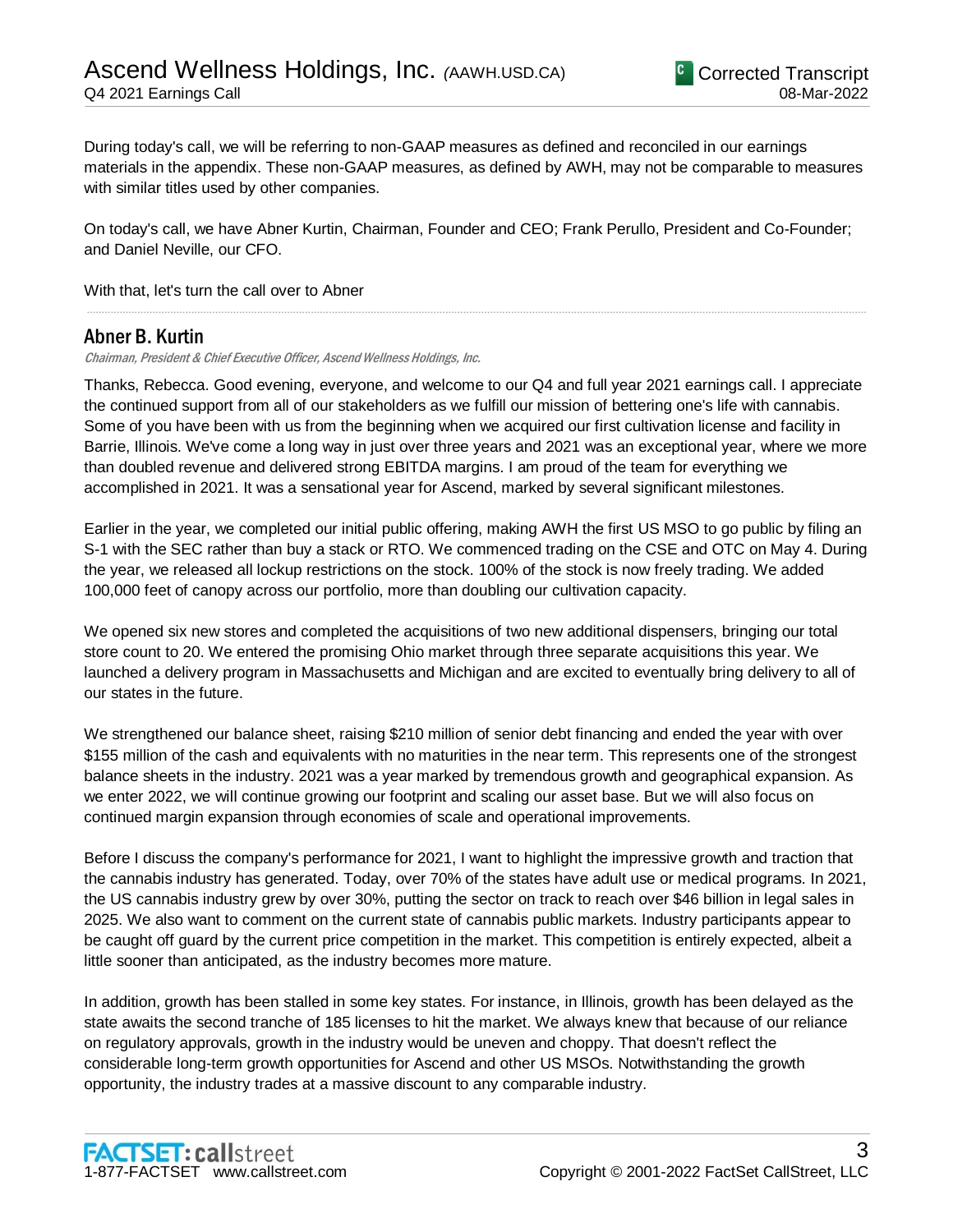## Ascend Wellness Holdings, Inc. *(*AAWH.USD.CA) Q4 2021 Earnings Call

The sector has declined about 60% since a year ago today and now trades at about 9 times analysts estimates for 2022 adjusted EBITDA and about 6 times analysts estimates for 2023 adjusted EBITDA despite EBITDA growth of over 150% in 2021. This is cheap on an absolute and relative basis and, in our opinion, provides an opportunity for investors entering the space. Further to that, AWH trades at a 35% discount to peers based on 23 multiples of analyst estimates. We are hopeful that some of that value will be realized in the medium term.

A large reason for the industry discount is because only a small percentage of institutional investors can participate in the industry. This will change as we continue to grow and legalize state by state. According to Leafly, almost half a million people now work in the cannabis industry. Cannabis workers outnumber insurance salespeople. There are more people employed in the cannabis industry than there are hairstylists, barbers and cosmetologists combined. This industry isn't going anywhere, and it's only a matter of time before more institutional investors enter the space.

I also want to address one valuation hurdle that we face in the recent past, our liquidity. I am happy to report that we recently pre-released the remaining stock from lockup restrictions imposed at the IPO. 100% of our pre-IPOs are now free from these restrictions and have been added to our flow. We are hopeful that without this hanging over our heads, we will begin to see liquidity improve. In 2021, Ascend's growth far surpassed the industry's growth, solidifying our position as a formidable player.

Net revenue was \$332 million for the full year. This represents 131% growth over 2020. Retail growth was driven by increased traffic at existing stores and the opening of six stores in the year. Adjusted EBITDA for the year was \$79 million. We are pleased to be among the more profitable MSOs, achieving full year adjusted EBITDA margins of 24% even before a number of our assets come online.

Let's turn to Slide 5 to review our key priorities. In 2022, we will continue to scale our asset base of premier retail locations and state-of-the-art cultivation facilities while increasing our focus on optimizing our existing assets. In Q4, we began to see high single-digit year-over-year wholesale price declines across the United States and have seen this trend persist into Q1. With more competitive pricing and slower than expected growth, we will need to focus on margin and cost reductions. Improving operations will be a crucial lever that will allow us to expand margins despite competitive conditions.

We continue to execute on the ongoing cultivation expansion in New Jersey to scale our operations in these primary markets. Building out these facilities' manufacturing capabilities is also a key priority as it will help us broaden our offering with a full suite of form factors. Branding will come into focus this year as markets get more competitive. We remain committed to providing a good, better, best brand portfolio to provide options to all customer segments.

I often say that this industry represents stairstep growth as new assets coming online and new markets open. Due to competitive market conditions and a lack of new assets coming online in the first half of this year, we do not anticipate any revenue growth or margin expansion. Rather, the next stairstep in our business will be in the second half of the year when we will benefit from harvesting our new expanded canopy and the start of adult use sales in New Jersey. Solidifying our position as a top player in this emerging market is critical and will be among our top priorities for the year.

To offset the delays in New Jersey and competitive market conditions, we are implementing a robust cost-cutting program. Although we have a strong cash position, I have also elected to take all of my 2022 comp as stock to preserve cash in this dynamic environment. Dan will provide more detail on the cost-cutting program. While a key area of focus will be the start of New Jersey recreational sales, we will also look to expansions in our existing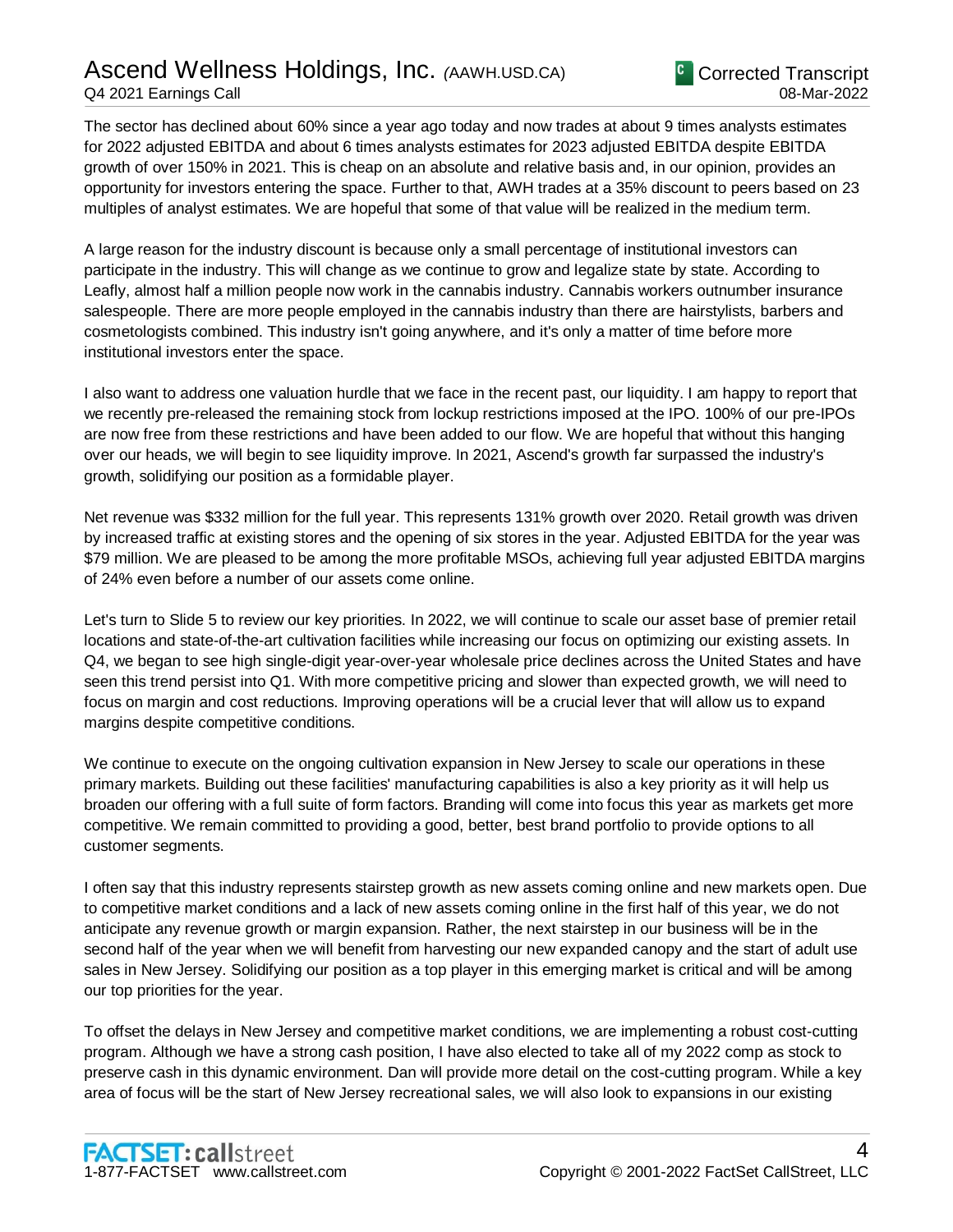markets. We have the ability to acquire three more dispensaries in Ohio and two more dispensaries in Illinois before reaching state caps.

Let's review slide 6 to review our current footprint. We believe the markets in which we operate are better positioned to succeed in an increasingly competitive industry. Our thesis remains to deploy capital in highly populous states that are already or expected to be adult use with license cap restrictions imposed by state regulators. We are very happy with our current footprint and still see opportunities to grow into strong, contiguous limited license markets. While it's difficult to do acquisitions given public MSO multiples, we are still actively pursuing strategic acquisitions.

Before moving on, I want to address our pending New York transaction and ongoing litigation related to the license we are under contract to purchase from MedMen New York. As you likely know, we are in litigation with MedMen regarding what we contend was their invalid termination of our investment agreement. The case is plain and simple. The lawsuit is just a desperate attempt to throw everything but the kitchen sink at us to make a quick buck. It's a case of seller's remorse. You can't back out of a home sale once you realize you could have gotten a better deal. This is no different.

In January, after we filed our lawsuit against MedMen, the parties agreed to maintain the status quo until the trial. Today, MedMen dropped at least two false and disparaging allegations regarding a meeting and a fundraiser with representatives of the governor's office and Ascend that MedMen included without any basis in their original counter claims. This is just further proof that MedMen will say anything, including make false accusations, to try to get more money from us.

At the beginning of the action, together with MedMen, we agreed to an accelerated trial schedule. Just yesterday, we filed a cease and desist letter to stop MedMen from marketing the asset, which is a brazen attempt to violate the status quo. We are very confident in our position, and we have no doubt that the lawsuit will end in our favor with MedMen obligated to proceed with the transaction and pay our legal fees. Once the dispute is resolved, we intend to proceed with our canopy expansion plans and ready the assets for the start of adult use sales in New York. It is time for MedMen to honor its obligations under the agreement so we can proceed building the business for the benefit of medical patients in New York that MedMen has failed to do while owning the license.

Now let's move on to Slide 7 to discuss updates relating to the New Jersey market. 2022 will be the year of longawaited adult use market in New Jersey. New Jersey has over 9 million people and a projected market size to be close to 2 billion by 2025. The Cannabis Regulatory Commission is expected to meet March 24 where we hope that they will approve some alternative treatment centers to begin to sell adult use cannabis after a 30-day waiting period. Ascend is among five ATCs in New Jersey which have completed their applications and are in the substantive review process with the state.

Although we are readying the assets to prepare for adult use 30 days from March 24, we are not budgeting for the benefit of New Jersey adult use until the summer where adult use seems more likely. This timeline is not materially different from our view of the start of New Jersey sales as we discussed on our last earnings call. Our Rochelle Park store, just minutes from Garden State Plaza, the second largest mall in New Jersey and the third largest in the Greater New York City area, is open and operating with 20 points of sale. We've also received approval from the town of Rochelle Park for adult use.

We are waiting to break ground on the expansion of our Montclair store and for the municipality to formalize its resolution to support the adult use market. Our Montclair expansion will more than double our square footage and points of sale in the store. Our Fort Lee store has the potential to be one of the top stores in the country. It is on a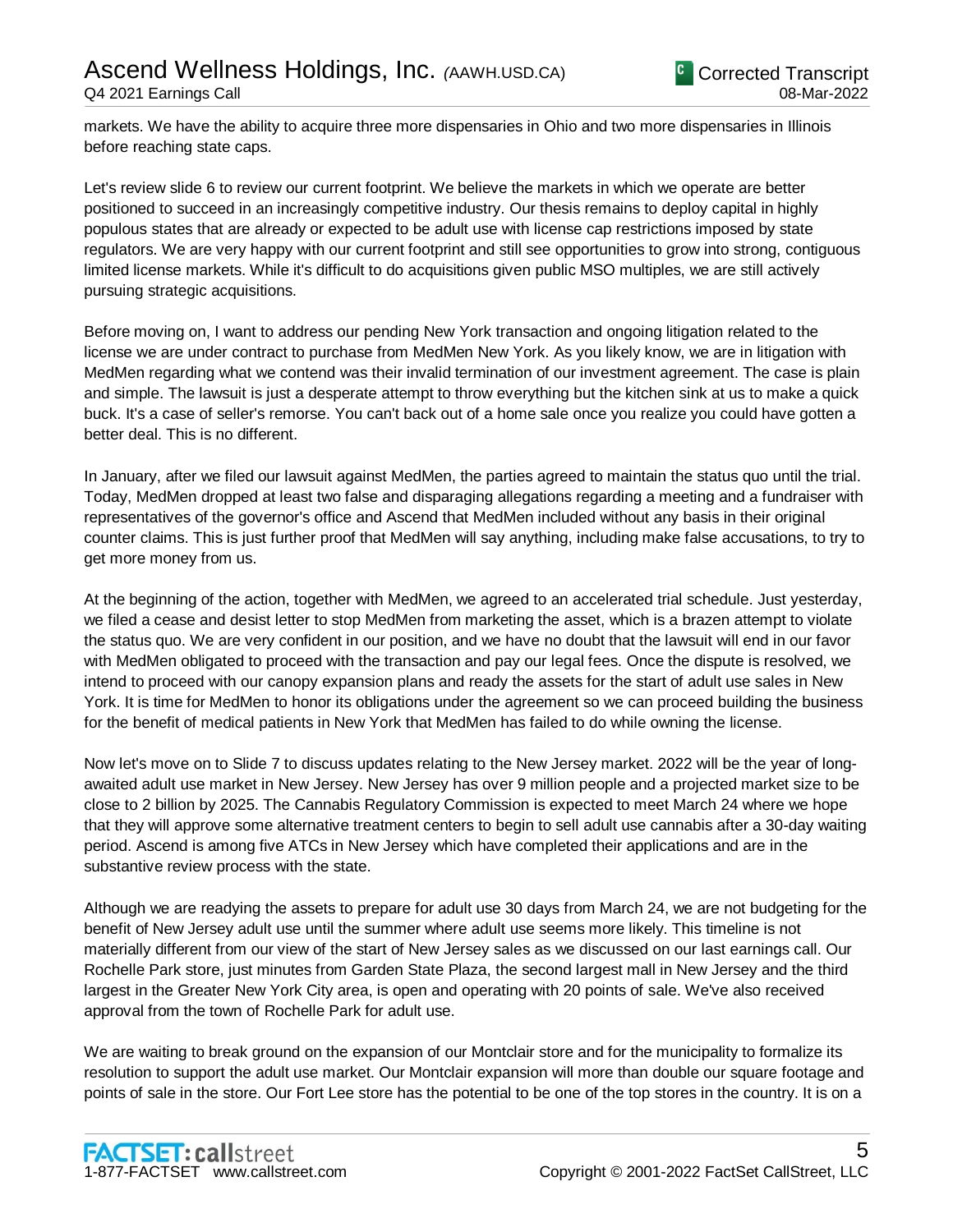central artery just 5 minutes from the George Washington Bridge. The store is still under construction and is expected to be complete by early summer. 2022 will be an exciting year for the patients and customers in New Jersey, with the opening of adult use. We are excited to be an important player in the market.

Now, I would like to turn the call over to Frank Perullo. Frank and I founded the company together in 2018. Frank played a pivotal role in the success of Ascend. Over the past three years, Frank has served as Chief Strategy Officer, securing several critical acquisitions and partnerships, as well as overseeing construction and regulatory aspects of the company. We wouldn't be where we are today without Frank's pivotal role in helping to build the company. Going forward, Frank will be responsible for AWH's day-to-day operations with retail, sales and marketing and operating teams. He will be responsible for the growth and margin expansion goals, while I will continue to focus on capital allocation and strategic alternatives. I can see no better steward of the company than Frank as we move forward into the next phase.

.....................................................................................................................................................................................................................................................................

With that, I'll turn it over to Frank.

## Frank Perullo

President, Co-Founder & Director, Ascend Wellness Holdings, Inc.

Thanks for that, Abner. It's a pleasure to be here today. I am excited to update the investment community on the status of Ascend's operations and plans for my new role as President. As President, I will now be responsible for managing the health of our revenue generation in the business operations. I have already begun to refine our existing practices and procedures and implement a much more rigorous approach to managing and overseeing the business. We have set clear internal goals for each organization and will measure and hold people accountable to these goals on a more frequent cadence. As a result, we expect to see improved cost structure, enhanced product quality and improved sales.

As Abner mentioned, we have been acutely focused on scaling our business and expanding into new geographies over the past several years. More recently, the markets have become more competitive as supply catches up to demand, increased competition and production challenges put pressure on our Illinois wholesale business, and we have struggled to scale sales in our Massachusetts wholesale business in a competitive market. We are confident that our new management approach combined with our greater emphasis on cultivation and retail operations, our recently top rated wholesale talent and our enhanced focus on brand and product positioning will help offset these headwinds in these more competitive market dynamics.

With that, let's move to slide 9 to discuss the canopy we have coming online. We ended the year vertically operating in each of our five states, with 176,000 square feet of canopy, 100,000 of which were built in 2021 alone. In December, we received approval to plant in our newly completed greenhouse in Illinois, which houses 58,000 square feet of canopy. We kicked off 2022 with plants in the ground. We plan to harvest the first crops planted on the greenhouse in Q2. To date, all of our canopy in Illinois has been double stacked indoor and this is our first foray into greenhouses. The picture in the top left quadrant depicts the plants in the vegetative phase in the greenhouse. We are in the process of adding HVAC systems to the greenhouse to enhance climate control.

In Massachusetts, we ended the year with 17,000 square feet of canopy. The quality of our Massachusetts flower has been significantly improving over the past several months since our rough start last year. We now have higher testing flower, higher percentages of AB flower and better terpene profiles. Earlier this month, we completed and received approval to plant an incremental 37,000 square feet of canopy. Just last week, we began to plant in the new space. You can see one of the new flower rooms in the bottom left quadrant.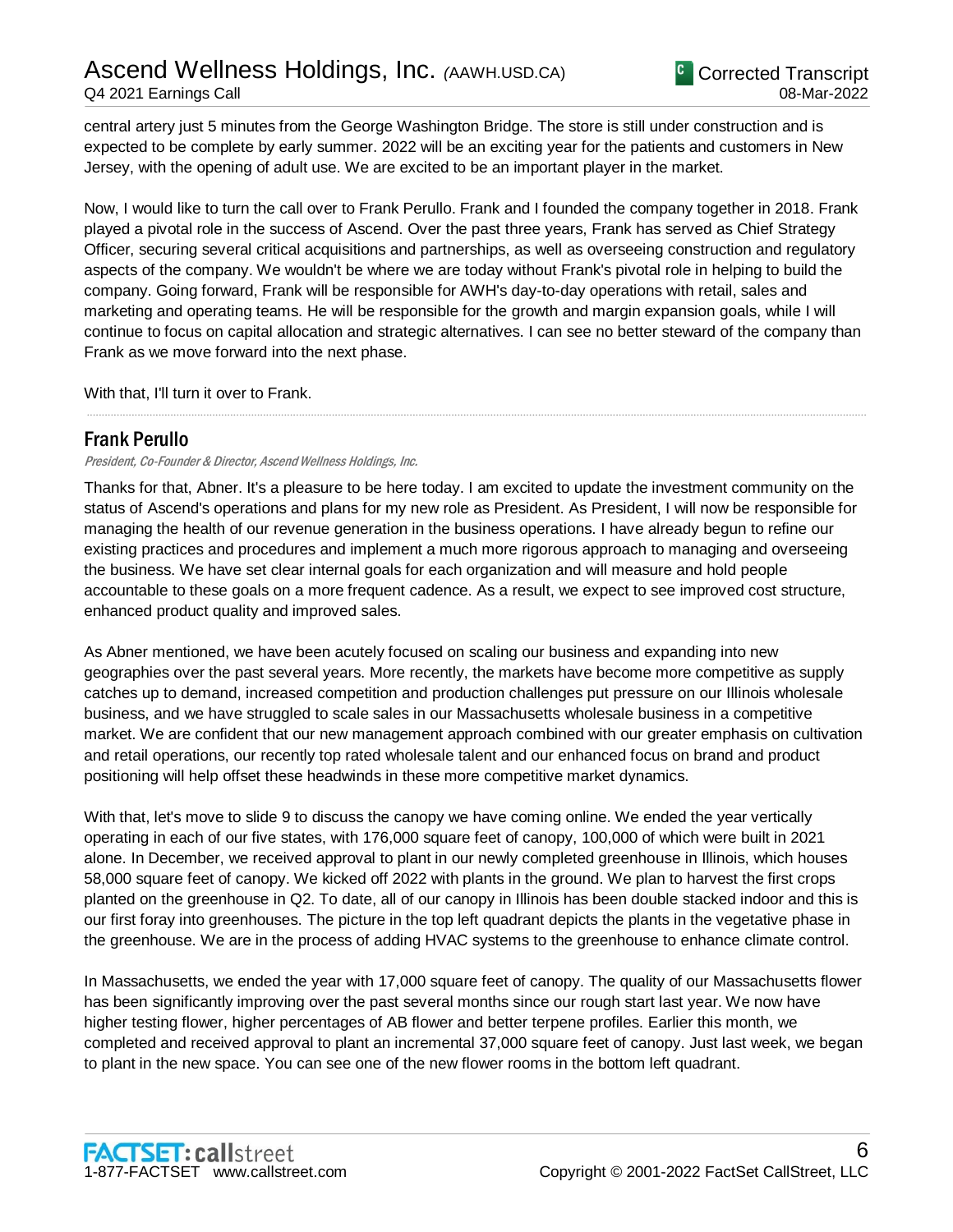## Ascend Wellness Holdings, Inc. *(*AAWH.USD.CA) Q4 2021 Earnings Call



We completed our canopy build in Michigan earlier in 2021 and that continued to refine our cultivation procedures. As a result, we saw significant improvement in quality and yield in the back half of 2021. Here, you will see flower from our most recent harvest, Harvest 19. In New Jersey, we have 16,000 square feet of operational canopy and are acutely focused on completing the next phase of the canopy built, which we anticipate will be done by the end of Q2. Once complete, Phase 2 will have 42,000 square feet of canopy in New Jersey for preparation in the launch of adult-use sales.

Let's move to slide 10 for our retail update. The retail business performed well throughout the year. The yearover-year average weekly traffic was up across the board, and we saw Web traffic on our letsascend.com retail page increased over 100% year-over-year, which drove more traffic to our stores. We continue to target having 50% of retail sales come from our in-house or partner products. In Q4, 33% of sales came from products we manufactured. We see this number expanding as we add lab and kitchens and build out all of our capabilities and product offerings.

Despite pressure in Illinois, we have gained market share within the state. This trend has continued into early 2022. In January, for example, Illinois State sales as a whole were down 15% month-over-month. However, Ascend sales were only down 10%, implying a gain in market share. Our southern Illinois stores continue to be blockbusters. After extensive R&D, we have launched concentrates in the Illinois market to serve the consumers who want high potency, broad spectrum products. We also introduced live resin-infused pre-rolls and continued to expand and elevate our product offerings across the portfolio.

In Massachusetts, our Friend Street Downtown Boston store continues to improve, and we recently added delivery. We plan to open the second floor of this store in the coming weeks. The second floor will provide an enviable Instagrammable experience, offering an elevated service level. In November, we launched a delivery program in Newton, Massachusetts. The program has been gaining traction and contributes over 20% of our sales out of our Newton store.

Abner discussed New Jersey earlier, and we are anxiously awaiting the start of adult use. The potential for our assets is tremendous. Notwithstanding adult use, our two open stores are continuing to do well in the medical market. In Q4, our Montclair store traffic was up 90% year-over-year and our statewide basket sizes are standout, averaging above \$150. In Ohio, we are integrating the two assets we acquired in 2021 and have migrated the brand names over to the Ascend brand. Ohio continues to be an impressive medical market and we are hopeful to see positive movement towards adult use in 2022. Finally, in Michigan, we recently launched a delivery program out of our Ann Arbor and Grand Rapids dispensaries, where we are delivering within a 10 mile radius of the stores. We plan to launch delivery throughout the rest of the state over the quarter. We have also completed all branding over from Michigan Supply & Provisions to Ascend.

Let's move to slide 11 to discuss an exciting new brand we are launching to fill a gap in the market that we see. Simply Herb, we have always segmented the markets with a good, better, best CPG-like approach. Our Ozone brand plays in the better category, catering to the cannabis consumer looking for quality, trusted everyday brand. In our Ozone Reserve, brand plays in the best category, catering to that canna-connoisseur premium products, premium form factor. To date, the good category has been a gap in our offering, as we have lacked a product for the value-oriented consumer who wants a great product at a great price.

We have been getting increased demand from retailers and consumers for an affordable cannabis offering. This week, we launched a new brand, Simply Herb, to fill that void. Today, 25% of industry sales in the markets we operate are driven by the value category. There is a tremendous need for us to offer a great everyday value product. That is why we launched Simply Herb to target the value driven consumer. The Simply Herb brand is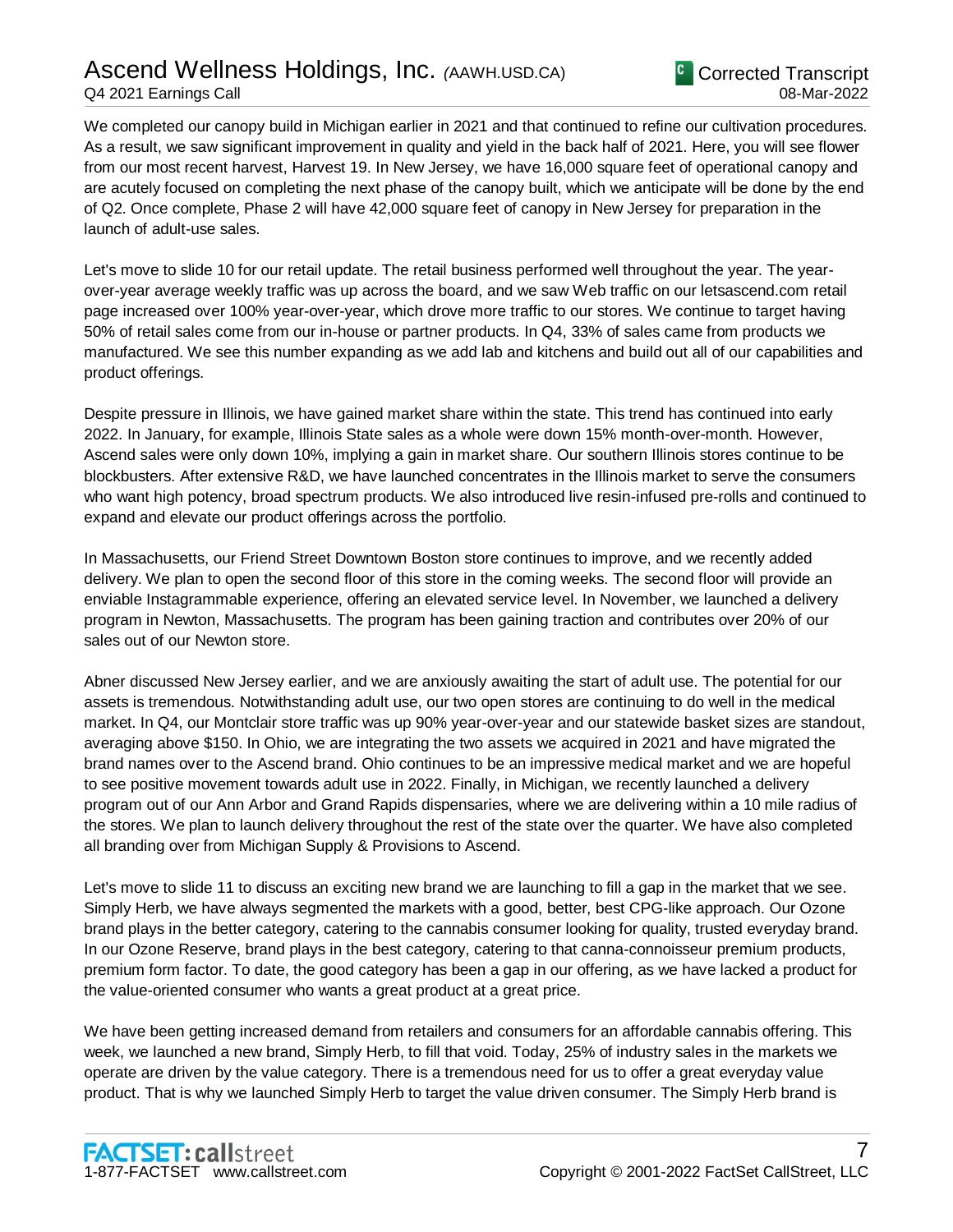easygoing, simple, clean with no frills. It is meant to be read for everyone who knows that a good time doesn't have to come at a high price. Simply Herb isn't for the special occasion, it's for every occasion.

With that, let's move to slide 12 to review the pipeline of assets for 2022. We have a lot of assets coming online this year. We recently completed the second floor of our Downtown Boston dispensary and are awaiting approval to sell in that space. We plan to open four additional stores throughout the year. From a wholesale perspective, we do not anticipate any meaningful assets to come online and benefit revenue in the first half of 2022. By the end of the year, we plan to complete Phase 2 of our canopy expansions in New Jersey and complete a lab and kitchen. Adding these capabilities allows us to produce a full suite of form factors to have a robust product offerings.

.....................................................................................................................................................................................................................................................................

With that, I'll turn it over to Dan to review the financials.

## Daniel Joseph Neville

#### Chief Financial Officer, Ascend Wellness Holdings, Inc.

Thanks, Frank. Good evening, everyone. As Abner mentioned, we are pleased with the company's performance for the full year. However, in Q4, the wholesale business faced sequential headwinds, particularly in Illinois and Massachusetts, as we alluded would be the case during our last earnings call. Total system revenue was \$102 million, representing a 2.9% sequential decline, but a 70% improvement year-over-year. Net revenue, which excludes the intercompany sales of wholesale products to our own dispensaries, decreased 6.2% quarter-overquarter to \$88.5 million. The sequential revenue decline was driven by lower realized wholesale pricing per unit in Illinois and lower wholesale volumes in Illinois and Massachusetts, partially offset by higher wholesale volumes in Michigan and New Jersey and increased retail sales. Despite the sequential decline, net revenue was up a healthy 63% year-over-year as we opened six new dispensaries, experienced increased traffic at existing dispensaries and sold an increased volume of products in the wholesale business.

Adjusted gross profit margin decreased 389 basis points quarter-over-quarter to 42.4%. These declines were driven by lower margins in our Massachusetts and Illinois wholesale facilities as we staffed up ahead of expansions and because of lower realized wholesale pricing, but was partially offset by higher retail gross margins. We incurred approximately \$6.6 million of rent expense in Q4. The majority of which was related to sale leasebacks. Since we provide GAAP financials, not IFRS, these are accounted for above the line, and most of this is represented in COGS impacting gross margin.

Adjusted EBITDA for Q4 was \$19.8 million, which represents a decrease of \$3.8 million or 16% sequentially. Our adjusted EBITDA margin for Q4 was 22.3%, which represents a sequential decrease of 261 basis points. This sequential decline was exacerbated by the ramp in staff to support the scaling of this business. Despite the sequential margin decline, year-over-year adjusted EBITDA margin increased by 242 basis points as we levered G&A by over 170 basis points, which helped to reduce the negative gross margin impact. We ended the year with approximately 1,500 employees in total, with 11% supporting shared services.

Let's move on to slide 15 to discuss cost saving initiatives to offset the competitive market dynamics. Throughout 2022, we plan to remove over \$10 million of spend from our business. These savings will span head count, HR, procurement, IT and professional services. Most of these savings initiatives will be relatively straightforward to execute. The most significant savings will be driven by corporate head count, restructuring and staffing optimization at the site level, where we're finding our organizational structure to operate more efficiently. We started [ph] the reorgan in Mass. (27:23), our original market where we had some duplicative infrastructure and have moved this over to our shared services model.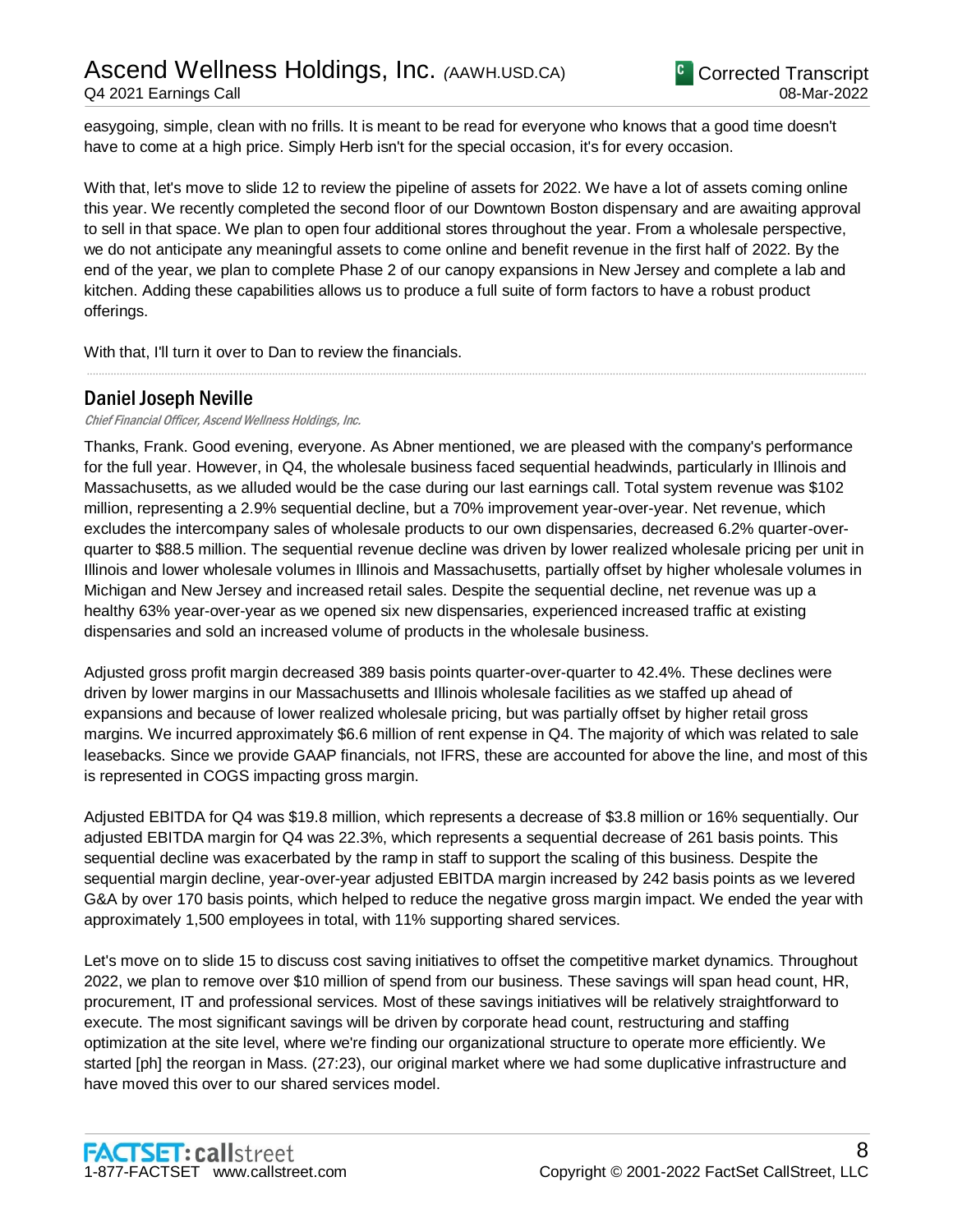We also expect to see significant savings from moving to a centralized procurement function for both cannabis and non-cannabis inventory and supplies. We will leverage centralized purchasing and better plan buying decisions across packaging, operating supplies and other consumables used to operate our business. And finally, we'll reduce the scope of certain third-party vendors and professional services providers.

Let's move on to slide 16 to discuss the retail and wholesale businesses. Total retail revenue increased to approximately \$64.9 million, representing an increase of 2.1% quarter-over-quarter. This was driven by increased traffic at existing stores and the impact of the Newton, Massachusetts and Carroll, Ohio stores. Notably, retail revenue was up 70% compared to Q4 of 2020. Annualized revenue per dispensary was \$14.7 million, ticking down slightly as Newton opened in November and we added our Carroll, Ohio medical dispensary to the portfolio.

Gross wholesale revenue decreased 11%. Net wholesale revenue decreased 23% sequentially to \$23.6 million, which represented 27% of our overall net revenue. Importantly, the decline in net wholesale revenue was exacerbated as intercompany sales grew 27% sequentially. Declines were also driven by reduced price per unit in Illinois and reduced volumes in Illinois and Massachusetts, partially offset by higher volumes sold in Michigan and New Jersey. Although the decline is disappointing, we will work to gain market share throughout [indiscernible] (29:26) 2022.

Let's move on to slide 17 to discuss the strength of our balance sheet. We ended the quarter with \$155 million of cash and equivalents, \$259 million in total debt, and net debt of \$103 million. Our fully diluted shares outstanding are \$181 million. In Q4, we used approximately \$19 million of cash from operations. The use of cash from operations increased compared to the prior quarter as we made a large federal tax payment in October. During Q4, we invested \$28 million, \$9 million of which was related to acquisitions, namely in Ohio, and \$18 million of which was net CapEx primarily used to support our cultivation expansions. This CapEx was net of \$7 million of tenant improvement reimbursement. For the full year, we invested \$113 million of cash, \$88 million of which was net CapEx driven by our cultivation expansions in Illinois, Massachusetts, New Jersey and Michigan. These were partially offset by over \$40 million in TI reimbursements received throughout the year. As Frank and Abner mentioned in their remarks, we anticipate wholesale pricing pressure to persist through 2022. We don't foresee the next material stair step in revenue until the start of adult use sales in New Jersey, which we budgeted to occur in July of this year. We expect 2022 net CapEx to be close to \$30 million.

In summary, we started the year with \$58 million in cash and ended with over \$155 million. We're pleased with our strong cash position. We continue to have the option to pursue the [ph] \$65 million (31:29) expansion feature of our term loan and are happy to see the debt markets remain open with a number of recent cannabis debt deals completed in attractive rates. Our focus has been and remains on being good stewards of this capital and maintaining a disciplined capital allocation approach. We'll continue to keep ROI at the forefront of our capital deployment decisions. As we look to 2022, we still expect meaningful growth and margin expansion. However, we don't anticipate this to occur until New Jersey recreational sales commence. The start of recreational sales in New Jersey will be an exciting ride and we're thrilled to be well-positioned with three of the best located retail assets in the state.

With that, we'd like to thank all of you for joining the call and supporting Ascend. Now, I'll turn it over to the operator for questions.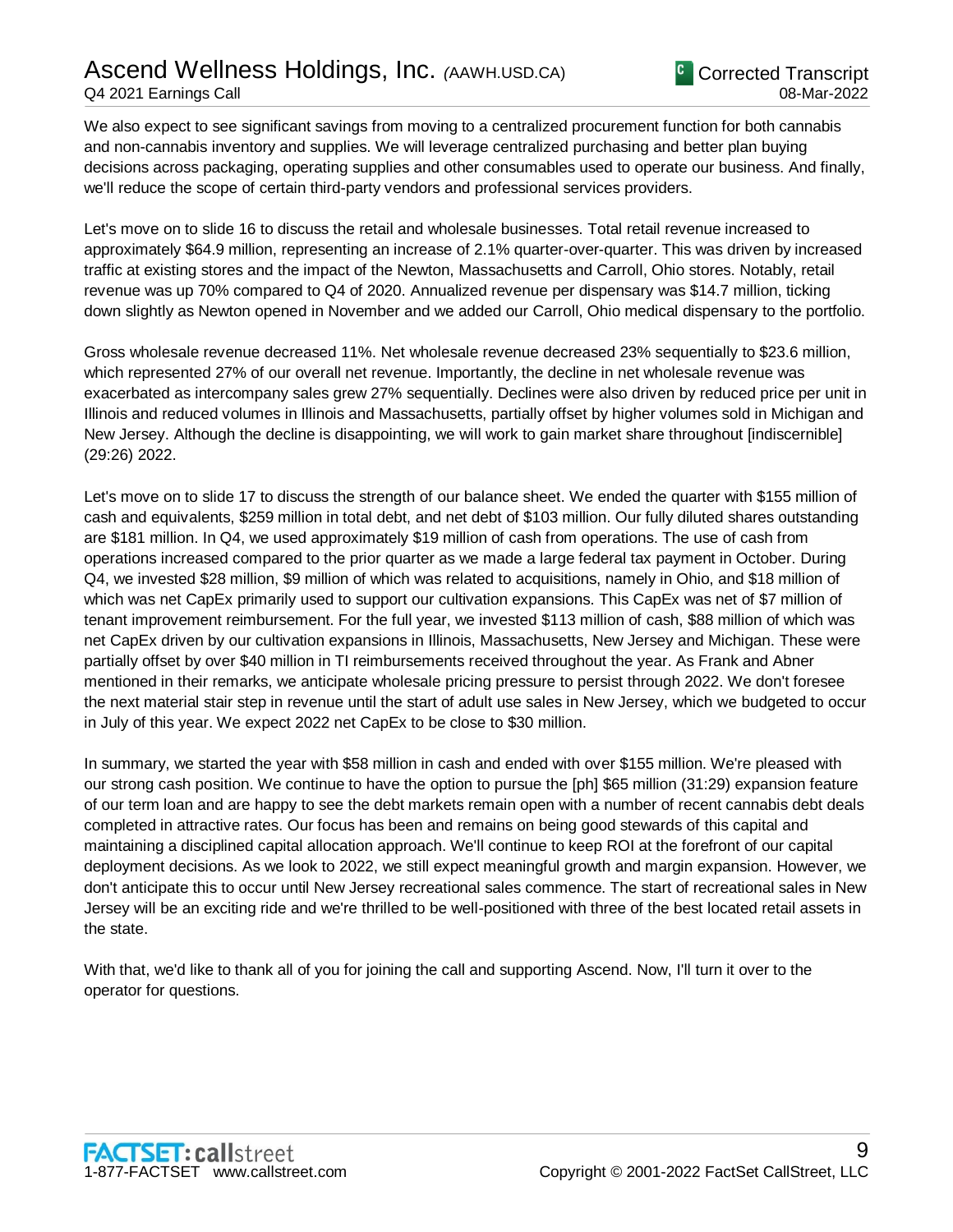## **QUESTION AND ANSWER SECTION**

**Operator**: Thank you, sir. [Operator Instructions] And your first question will be from Neal Gilmer at Haywood Securities. Please go ahead.

.....................................................................................................................................................................................................................................................................

### Neal Gilmer

**Neal Gilmer**<br>Analyst, Haywood Securities, Inc.  $\bigotimes$ 

Yeah, thanks very much for taking my questions. Good afternoon. Maybe I'm going to try to dig a little bit further on your perspective of 2022 and some of the headwinds that you referred to in Illinois, Massachusetts, and you're saying you're taking refined approach to that. You referenced your growth rate you're expecting to pick up in the second half and you primarily cited New Jersey.

I'm wondering – I guess, a couple part question here. Number one is Illinois and Massachusetts expansions coming online. Is it fair to assume that's also going to be driving that growth in the second half of the year? And I guess number two is what are you seeing in the trends of Q1 and Q2? Are we going to see or do you see the potential for slight revenue declines are sort of maintaining at these levels before that growth in the second half of the year?

.....................................................................................................................................................................................................................................................................

## Abner B. Kurtin

Chairman, President & Chief Executive Officer, Ascend Wellness Holdings, Inc. A

Hey. It's Abner, thanks for the question. Look, we don't have a crystal ball. It's hard to predict. But we have 95,000 feet of canopy that we – has completed expansion and is growing in both Illinois and Massachusetts, and that by the time it gets harvested and into the market by second half. That 90,000 feet is over a doubling of our biomass in those states and present a material opportunity. That said, without meaningful growth in those markets, it's going to be competitive for the market to absorb all that biomass. But we have exciting kind of wholesale strategy and additional form factors and additional penetration, as well as our own stores, to drive that sales. And then New Jersey. I mean, New Jersey, we think, is huge. We think we have three of the best stores. Our store in Illinois [ph] that's (34:56) \$50 million a year. And I could argue that our three New Jersey stores have similar type opportunities. We don't project anything like that, but that's really the upside potential for us in 2022. What was your – what was the second part?

.....................................................................................................................................................................................................................................................................

## Neal Gilmer

**Neal Gilmer**<br>Analyst, Haywood Securities, Inc.  $\bigotimes$ 

No. You covered off most of it. I think maybe one sort of slight follow-up just on the improved cost structure that you're looking to achieve on the \$10 million. Any sort of perspective on inflationary pressures on whether that will impact your ability to achieve the \$10 million, or anything on the margin profile? Obviously, we're seeing inflation across the board [indiscernible] (35:37).

.....................................................................................................................................................................................................................................................................

## Abner B. Kurtin

Chairman, President & Chief Executive Officer, Ascend Wellness Holdings, Inc.

Look, I'll let Dan talk about the inflation, but I'll say, look, the \$10 million is based on our projections, right? So we started with an additional plan for the year and we reduced it by \$10 million. And we think that this is just part of an industry that's growing, but have some short-term competitive pressures, kind of rationalizing their cost structure to try to achieve the best margins. We want to get to that 30% margin target as quickly as we can, and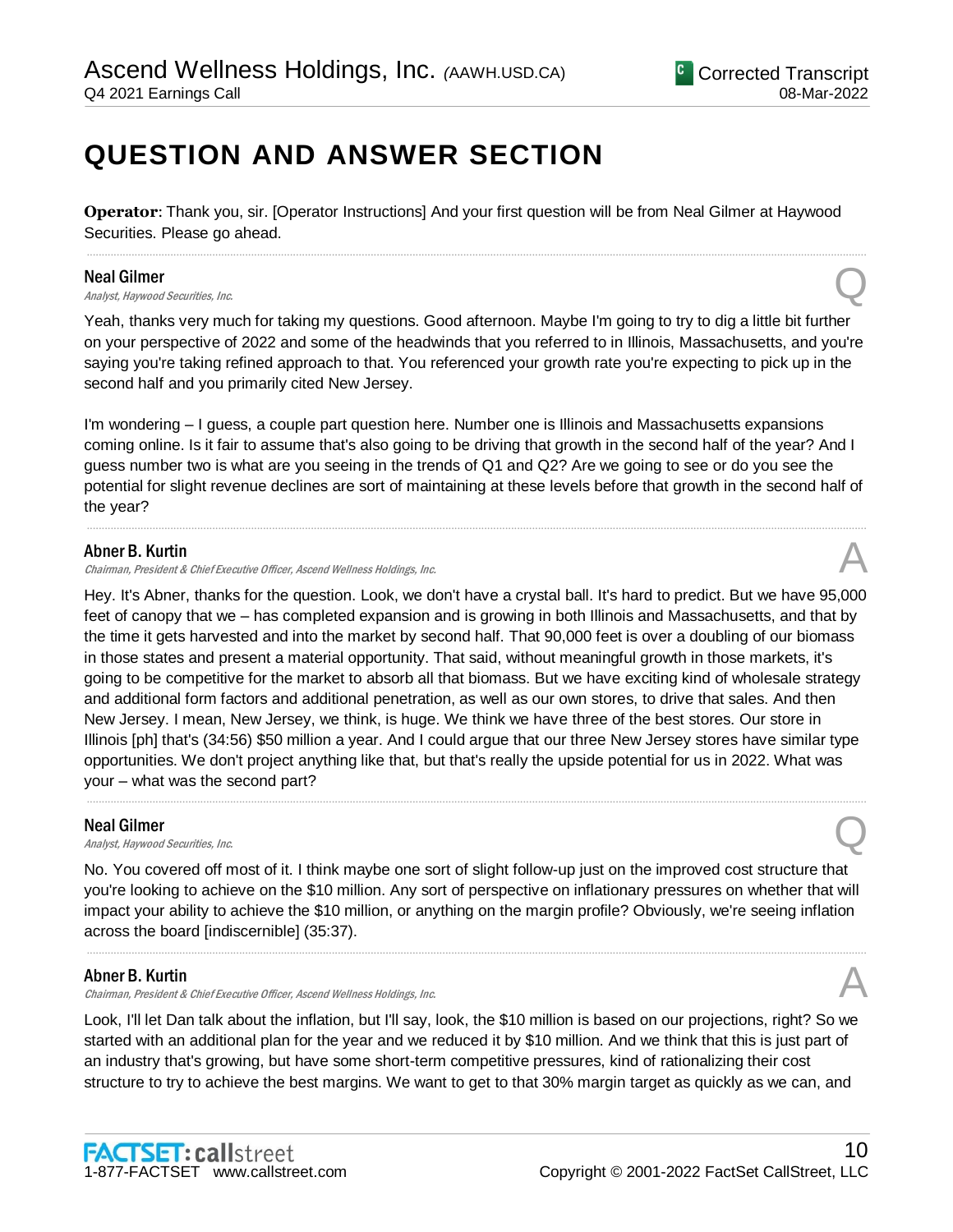## Ascend Wellness Holdings, Inc. *(*AAWH.USD.CA)

Q4 2021 Earnings Call

we can't do all of that with growth. We've got to get better at everything we do. Dan, do you want to talk about inflation?

.....................................................................................................................................................................................................................................................................

## Daniel Joseph Neville

**Daniel Joseph Neville**<br>Chief Financial Officer, Ascend Wellness Holdings, Inc.  $\mathcal{A}$ 

Yeah. I'd just say, look, I mean, there's certainly inflationary pressures where I think we're seeing a more kind of on building materials on the construction side of things, which obviously wouldn't impact the P&L as much. But it's a competitive environment for talent across the board. We have to go out there and wage battle every day, but we built in I think enough of a cushion on these cost savings initiatives that we feel comfortable being able to achieve these without any issues over the course of the year. And these are relatively straightforward savings to be realized. By March 31, we'll have realized about 40% of the target for the year and we're just going to continue to chase that quarter-after-quarter and get into fighting shape here.

.....................................................................................................................................................................................................................................................................

.....................................................................................................................................................................................................................................................................

.....................................................................................................................................................................................................................................................................

## Abner B. Kurtin

Chairman, President & Chief Executive Officer, Ascend Wellness Holdings, Inc.

I think the biggest inflationary risk to this industry is on the customer side, because if the customer has less money in their wallet...

## Neal Gilmer

**Neal Gilmer**<br>Analyst, Haywood Securities, Inc.  $\bigotimes$ 

Yeah.

## Abner B. Kurtin

Chairman, President & Chief Executive Officer, Ascend Wellness Holdings, Inc. A

...that's going to be less money for us, right? And if the customer gets to spend more filling up their gas – the gas tank to get to us, then that's less money they have on there in the store. So to me, that's the biggest risk. That said, I feel that cannabis is something that's becoming essential to a lot of people and is a really desired product. So I don't see us having extreme sensitivity, but clearly, the customer's pocketbook is important to us.

.....................................................................................................................................................................................................................................................................

.....................................................................................................................................................................................................................................................................

.....................................................................................................................................................................................................................................................................

## Neal Gilmer

**Neal Gilmer**<br>Analyst, Haywood Securities, Inc.  $\bigotimes$ 

That's great. Thanks for taking my questions.

**Operator**: Thank you. Next question will be from Matt McGinley at Needham. Please go ahead.

## Matthew Robert McGinley **Matthew Robert McGinley**<br>Analyst, Needham & Co. LLC

Thank you. So with the dip in the wholesale revenue you experienced in the quarter in Illinois, Massachusetts, do the recent capacity additions you made in those states give you any concern that you may have added too much capacity for the size of those markets? I think in Illinois, you could probably argue that's more of a timing issue with the retail addition. But I'm not sure that Massachusetts would necessarily have the same issue where there's a tremendous amount of additional retail that will be put up at some point.

.....................................................................................................................................................................................................................................................................

## Abner B. Kurtin

Chairman, President & Chief Executive Officer, Ascend Wellness Holdings, Inc.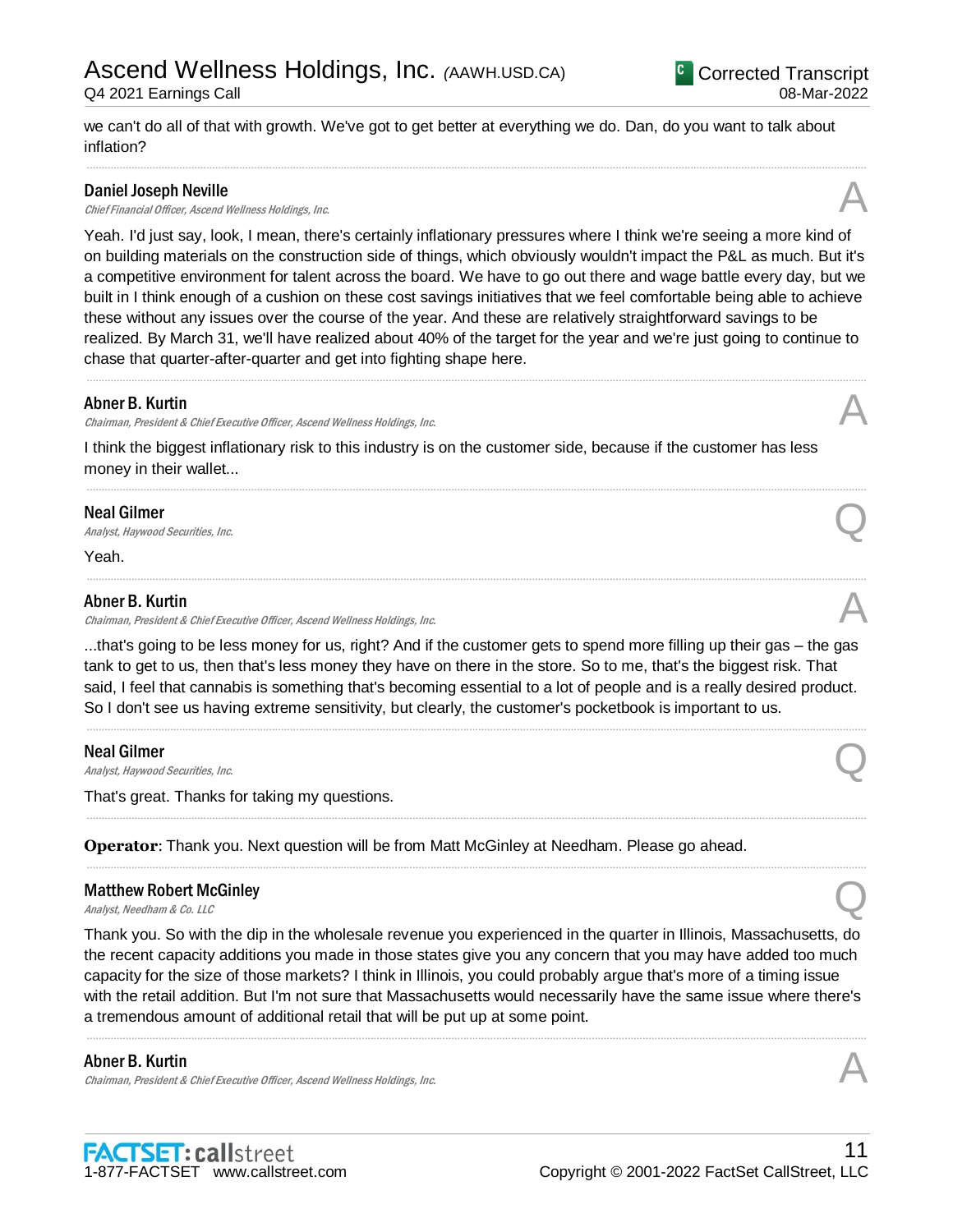## Ascend Wellness Holdings, Inc. *(*AAWH.USD.CA) Q4 2021 Earnings Call

Yeah. Look, I mean, in Illinois, there's a 110 stores. There's going to be a 185 and there's going to be more. It's, what I think, a \$1.6-something billion market cap. It's going to be \$4 billion. And also, we think, we can go after market share. We think we're going to do – our goal as a wholesaler is to bring every week to every dispensary, every form factor in the market, and not a lot of people are going to be able to do that. I think there's four or five people in Illinois that can do that. There aren't that many operators. There's a tremendous opportunity for the existing scale operators, and scale is going to be the name of the game. And we're going to be there in Illinois. I think the same thing holds true in Massachusetts. It is a \$2 billion retail market. We have a very de minimis share. We can get to a 5% market share, and it can absorb all our biomass and that is not that high a hurdle.

We think that smaller operators are going to be challenged in a more competitive environment and that works in the favor of any operator with the scale, with 55,000 feet of canopy like we have. So look, it's a more competitive environment. We think it works – as in every industry, it works to the favor of those with scale and with resources and with operational capabilities. And that's us as other MSOs. And we think it's a real opportunity for us to excel.

And also, I think in particularly in Mass, our biomass is extremely good right now and we have great biodiversity and we have great THC scores. We are adding additional – a lab and a kitchen, additional form factors. We think we're in great shape.

.....................................................................................................................................................................................................................................................................

#### Frank Perullo

President, Co-Founder & Director, Ascend Wellness Holdings, Inc.

Yes, I think – that last point, I think, is important too as well. We've only been selling flower form factors in Illinois. So the lab comes online in the first half. The kitchen comes online in the second half of the year. That will enable us to sell a more fulsome assortment to the market, which will definitely help.

.....................................................................................................................................................................................................................................................................

## Matthew Robert McGinley **Matthew Robert McGinley**<br>Analyst, Needham & Co. LLC

A

Okay, got it. My second question is on the cash flow from ops in the fourth quarter. Dan, you noted the tax payments that were a drag on that, but it looks like you also built a substantial amount of inventory. Can you give some insight on where that inventory build is occurring? Is that mostly in Illinois, Massachusetts, given the weaker trends? Or is that more about building for adult use in New Jersey? I think as – how should we think about your ability to generate cash flow from ops in the first half of the year, given your expectations that revenue and margins will be roughly flat?

.....................................................................................................................................................................................................................................................................

## Daniel Joseph Neville

**Daniel Joseph Neville**<br>Chief Financial Officer, Ascend Wellness Holdings, Inc.  $\mathcal{A}$ 

Yeah. So the building – it's kind of across the board. We do have some inventory that is building in New Jersey ahead of adult use. But also given the weaker trends in Illinois and Massachusetts, there was a little bit of a build up there, more so weighted to the Mass side of things than the Illinois side of things. And so that's kind of the inventory build there. There was a use of working capital in the quarter. I'd say looking at the first half of the year with performance that we expect, no meaningful step-up either from the canopy expansions or New Jersey adult use sales. I think with this step-back in performance that move back or move to kind of operating cash flow generation in the first half of the year, I think we'll be in a much better place to revisit that in the second half with these canopy expansions coming online, which will come with higher margins, combined with that turn on of adult use sales in New Jersey.

.....................................................................................................................................................................................................................................................................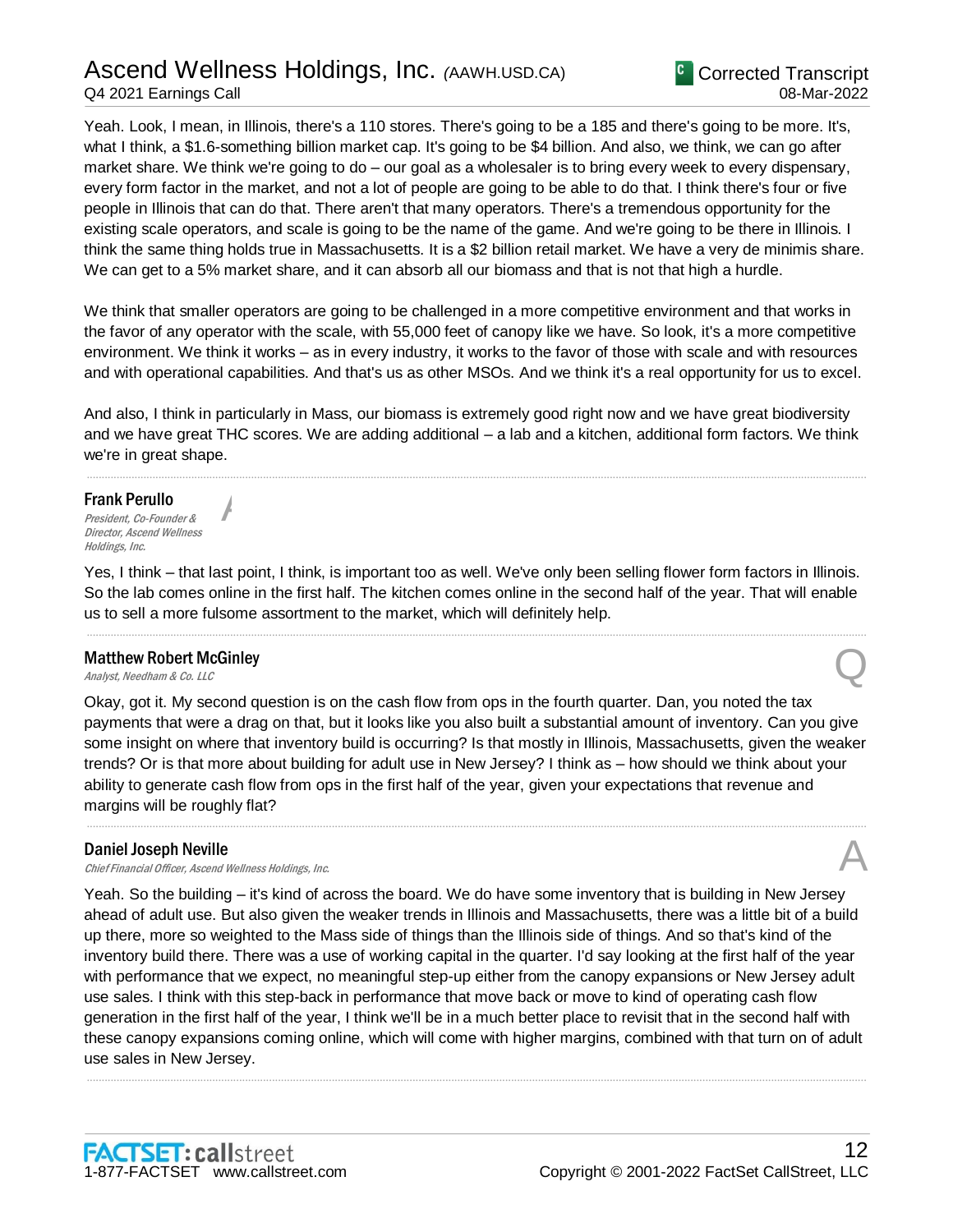### Abner B. Kurtin

Chairman, President & Chief Executive Officer, Ascend Wellness Holdings, Inc.

A

Yeah. I mean, look, I mean, it's only about a \$10 million inventory build in the quarter. In order to pursue our goal of all form factors to all dispensaries every week in our markets, we're going to need more inventory. We're not in an inventory build situation. We're running hand-to-mouth on a lot of form factors. Now are there – as we come online in Michigan and Mass, there's inventory build as we build sales, of course. But we're still in a kind of earlystage wholesale business where we're going to need more inventory to provide the market of full range of form factors and inventory to hit our goals.

.....................................................................................................................................................................................................................................................................

.....................................................................................................................................................................................................................................................................

.....................................................................................................................................................................................................................................................................

## Matthew Robert McGinley **Matthew Robert McGinley**<br>Analyst, Needham & Co. LLC

Great. Thank you.

**Operator**: Thank you. Next question will be from Kenric Tyghe at ATB Capital Markets. Please go ahead.

### Kenric Tyghe

**Kenric Tyghe**<br>Analyst, ATB Capital Markets, Inc.  $\bigotimes$ 

Thank you, and good evening. In your remarks, you called out your share gains being low despite the pricing and volume pressures in the state. Could you speak to in that context how important Ozone and Ozone's traction is? How important Simply Herb will be in terms of selling in that good gap as you referred to? And putting that all together, if we look to Ozone, Simply Herb, plus the sort of second half additional available cultivation, how would you expect to see your trends into – your market share and positioning at Illinois trends through 2022, Abner?

.....................................................................................................................................................................................................................................................................

.....................................................................................................................................................................................................................................................................

.....................................................................................................................................................................................................................................................................

.....................................................................................................................................................................................................................................................................

#### Abner B. Kurtin

Chairman, President & Chief Executive Officer, Ascend Wellness Holdings, Inc.

Yeah. I'm going to turn that over to Frank who's got some good answers for you.

#### Frank Perullo

President, Co-Founder & Director, Ascend Wellness Holdings, Inc.

I'm sorry, that was the Illinois market?

Kenric Tyghe

**Kenric Tyghe**<br>Analyst, ATB Capital Markets, Inc.  $\bigotimes$ 

Yes, that was. Thanks, Frank.

#### Frank Perullo

President, Co-Founder & Director, Ascend Wellness Holdings, Inc.

Yes. We're focused on building quality at each of those form factors. So as you look to producing more, you've got to produce more and better. And the Ozone brand has been perfectly positioned to hit the largest segment of the consumers. But more recently, we've been able to produce the highest quality Ozone reserve. That's getting on shelves more and now addressing again the largest growing segment of the population with 25% or more of the consumer with a value brand. So for us, this gets us to put our biomass into the proper segment and get it to the right consumer at the right price.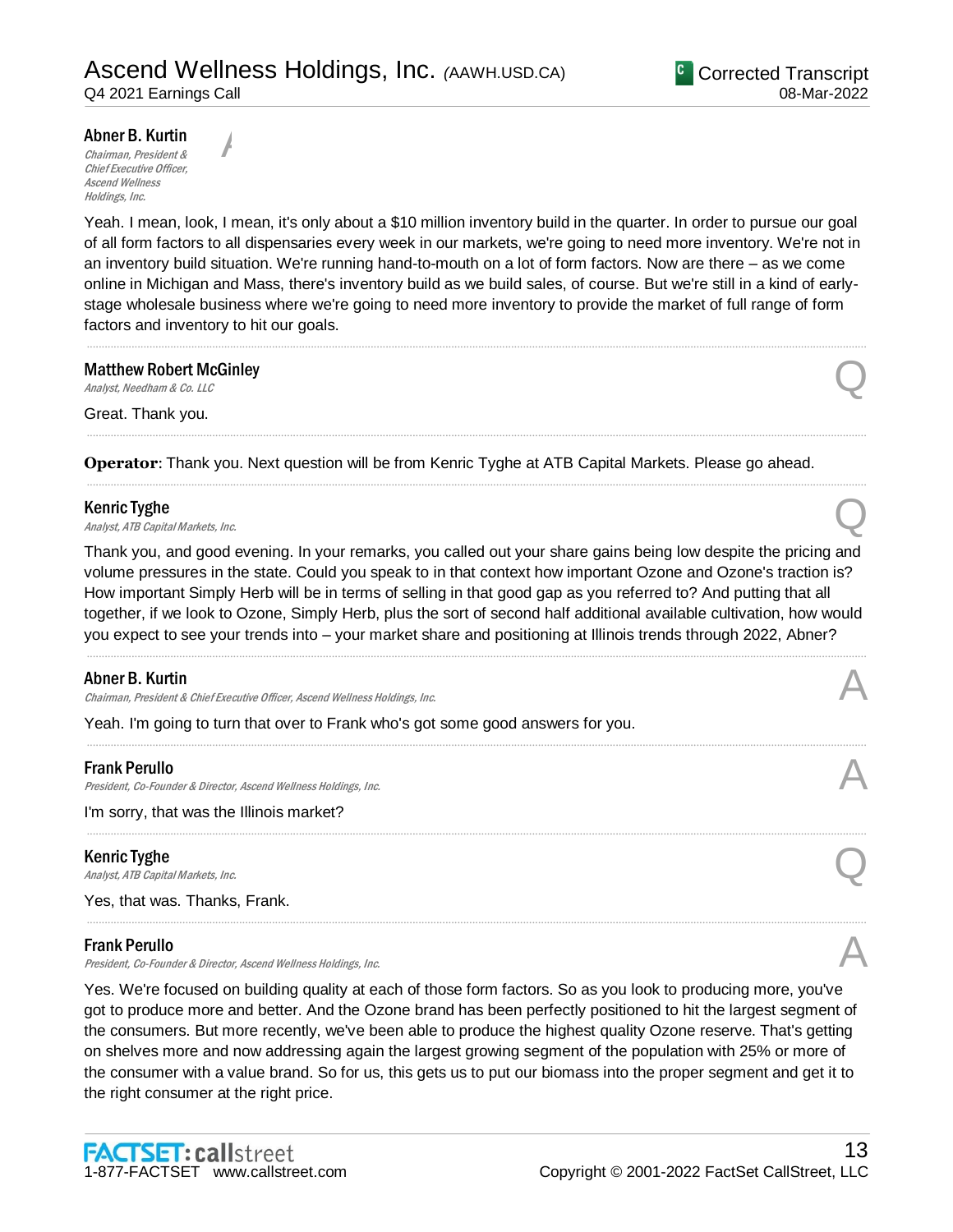Chairman, President & Chief Executive Officer, Ascend Wellness Holdings, Inc.

Yeah. I mean, look, just simply, I think most vapes in Illinois are \$50 to \$60. That's too high. I mean it's too high relative to other markets in the country. And as more biomass comes online, it makes sense to have a lower priced product. It's going to spur demand and allow other consumers to enter the market. Cresco, the largest player in the state, has done a great job on that with their High Supply. They've really started to open up that segment, and we think they're right and we want to come with a great product as well.

.....................................................................................................................................................................................................................................................................

### Kenric Tyghe

**Kenric Tyghe**<br>Analyst, ATB Capital Markets, Inc.  $\bigotimes$ 

Appreciate it, Abner. And a quick pivot to New Jersey, if I could. Could you bridge the gap between a potential start, call it May 1 for sake of discussion, and your expectations of that ramp only in July? How do we think about that start to adult use and perhaps help us reconcile the gap in the step-up between when you see a contribution in New Jersey and when you expect to see that step-up as you referred to it, Abner? Just want to make sure we're understanding the potential progression of potential barriers.

.....................................................................................................................................................................................................................................................................

## Abner B. Kurtin

Chairman, President & Chief Executive Officer, Ascend Wellness Holdings, Inc.

Look, the operational aspects of our business have to be ready for us to be approved on March 24 and for the state to want to open 30 days later, so May 1. We have to be ready for that. Given the history of delays in the sector and the industry, we are projecting a July 1 start or June kind of start because that's just the way this industry has rolled. So that's the way we look at it.

In terms of the ramp-up, based on Illinois, you never know exactly when your store is going to be able to open and particularly the two additional stores. So we try to be conservative in terms of the ramp-up. But we're hopeful and encouraging New Jersey to open the doors on May 1. We're ready to go.

.....................................................................................................................................................................................................................................................................

.....................................................................................................................................................................................................................................................................

.....................................................................................................................................................................................................................................................................

## Kenric Tyghe

**Kenric Tyghe**<br>Analyst, ATB Capital Markets, Inc.  $\bigotimes$ 

Great. Thank you and good luck.

**Operator**: Thank you. [Operator Instructions] Next will be Russell Stanley at Beacon Securities.

#### Russell Stanley

**Russell Stanley**<br>Analyst, Beacon Securities Ltd. Quarter and Containers and Containers and Containers and Containers and Containers

Hello, and thanks for taking my question. Just coming back to Illinois and given the competition you're seeing there in that ongoing legal battle around the retail licenses. And just again, a crystal ball question. But how are you thinking about how that battle will play out? What kind of resolution are you preparing for? And when do you think we might see new doors open for your wholesale business to sell into?

.....................................................................................................................................................................................................................................................................

## Abner B. Kurtin

Chairman, President & Chief Executive Officer, Ascend Wellness Holdings, Inc.

Well, look, we've hoped for a while that Illinois would issue the licenses without resolution of the legal problems, right? There's been a number of states, New Jersey, Maryland and others, that have issued the licenses and then based on the outcome of legal would issue more licenses or whatnot. Illinois has chosen not to do that. As a result, it's very hard to predict the legal framework. We're hoping for later this year, but we don't know.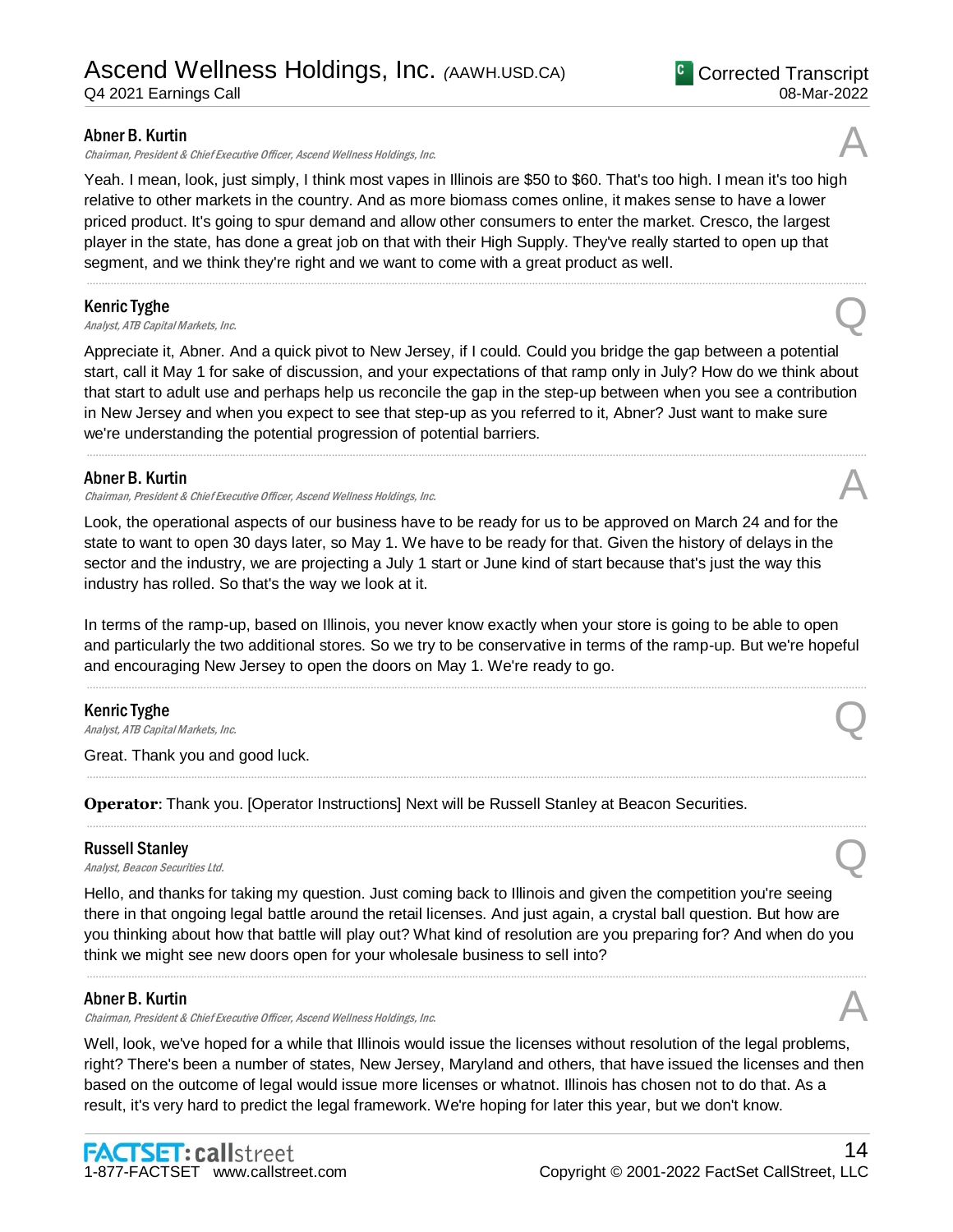President, Co-Founder & Director, Ascend Wellness Holdings, Inc.

Yeah, I mean, just to add to that. I think if you were to issue the licenses today, what's the quickest they get online reasonably with construction and permitting and licensing, 6 months, 8 months, 12 months. So the end of this year probably is as rosy as I think we can give. But let's also be clear, Illinois should issue those licenses to the social equity applicants that deserve it.

.....................................................................................................................................................................................................................................................................

### Abner B. Kurtin

Chairman, President & Chief Executive Officer, Ascend Wellness Holdings, Inc.

Also, I mean, the problem with the delays in Illinois is that all of these applicants pretty much lost their real estate, right? It's just gone on for so long that they've been unable to keep or afford the real estate that they – for many of them that they were originally planning to use for their stores. So that will also delay the opening when the licenses do get issued. It's unfortunate. Illinois is a great story, but the new stores are going to come.

.....................................................................................................................................................................................................................................................................

.....................................................................................................................................................................................................................................................................

.....................................................................................................................................................................................................................................................................

#### Russell Stanley

**Russell Stanley**<br>Analyst, Beacon Securities Ltd. Quarter and Containers and Containers and Containers and Containers and Containers

Okay. Thanks for the color.

**Operator**: Thank you. Last question will be from Ty Collin at Eight Capital. Please go ahead.

## Ty Collin

**Ty Collin Second Line Collin** Collin Constant Capital  $\mathbb{Q}$ 

Hi, thanks for taking my question. I appreciate the commentary on New York at the top of the call today. I guess just assuming a favorable outcome in your case there, can you kind of help us think through the implications of being sort of months behind your competitors building out in that market while you wait for that litigation to settle? Thanks.

.....................................................................................................................................................................................................................................................................

## Abner B. Kurtin

Chairman, President & Chief Executive Officer, Ascend Wellness Holdings, Inc.

So look, I think that we're hopeful. We agreed to an expedited trial. We're hopeful that sometime this year we get resolution. We do acknowledge that the New York legal system moves at its own pace. And the sellers have a long history of litigious behavior, so you never know what kind of appeals they might pursue. But we think this is an open and shut case, and therefore summary judgment and quick result is a possible outcome.

In terms of being behind, we think we're in good shape. We can't disclose everything we're working on now, but we think we have a good opportunity to join adult use when it opens with substantial canopy through actions that we're doing. So we're very hopeful here that we're going to be able to be in a great position in New York despite the current litigation.

.....................................................................................................................................................................................................................................................................

.....................................................................................................................................................................................................................................................................

Ty Collin **Ty Collin**  $\Omega$ <br>Analyst, Eight Capital Quarter of  $\Omega$ Okay. Thank you.

**Operator**: Thank you. This does conclude the question portion for today's call. I now would like to turn the conference over back to Rebecca Koar.